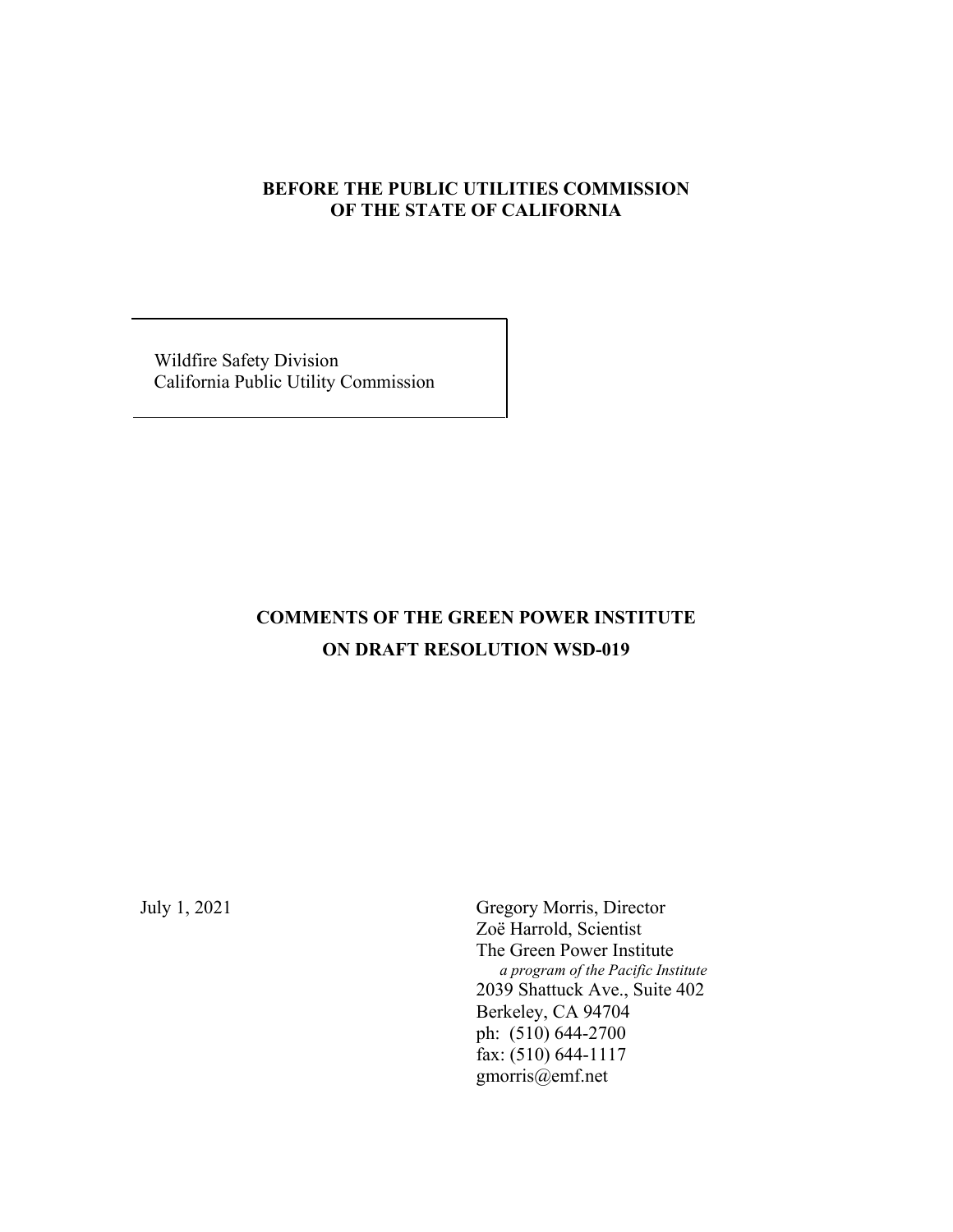# **COMMENTS OF THE GREEN POWER INSTITUTE ON DRAFT RESOLUTION WSD-019**

Pursuant to instructions in the June 10, 2021, cover letter accompanying Draft Action Statement and Draft Resolution WSD-019, The Green Power Institute, the renewable energy program of the Pacific Institute for Studies in Development, Environment, and Security (GPI), provides these *Comments of the Green Power Institute on Draft Resolution WSD-019*.

GPI generally supports the key improvements and additional issues/remedies established in Draft Resolution WSD-019 and the associated Action Statement (WSD-019 Attachment A). WMP reporting expectations and report quality continues to improve with each iteration of WMP filings. In general, there is still substantial work needed to vet and improve quantitative risk modeling and RSE valuation, as well as link these tools to initiative deployment in order to establish robust risk-based decision making within wildfire mitigation plans and efforts. Draft Resolution WSD-019 makes progress to this effect and highlights numerous elements of WMP refinements and expectations that are relevant to all utilities and that should be formally included in the WMP reporting guidelines and templates.

#### **Risk modeling and transparent model vetting**

In opening comments on the 2021 IOU WMP Updates GPI stressed the need for a robust and transparent risk model vetting process, summarized as "Risk Modeling and the risk of not getting it "right:" Wildfire and ignition risk models require comprehensive and transparent vetting." While PG&E had the most egregious risk modeling errors, we advocated that all utility risk models must be subjected to a vetting process since the WMP do not provide adequate quantitative risk model evaluation metrics and because risk model results are foundational to selecting and efficiently deploying wildfire risk mitigations on a granular level. GPI therefore supports WSD-019 key areas for improvement regarding ignition sources in risk modeling (SDGE-1) and wildfire risk modeling consistency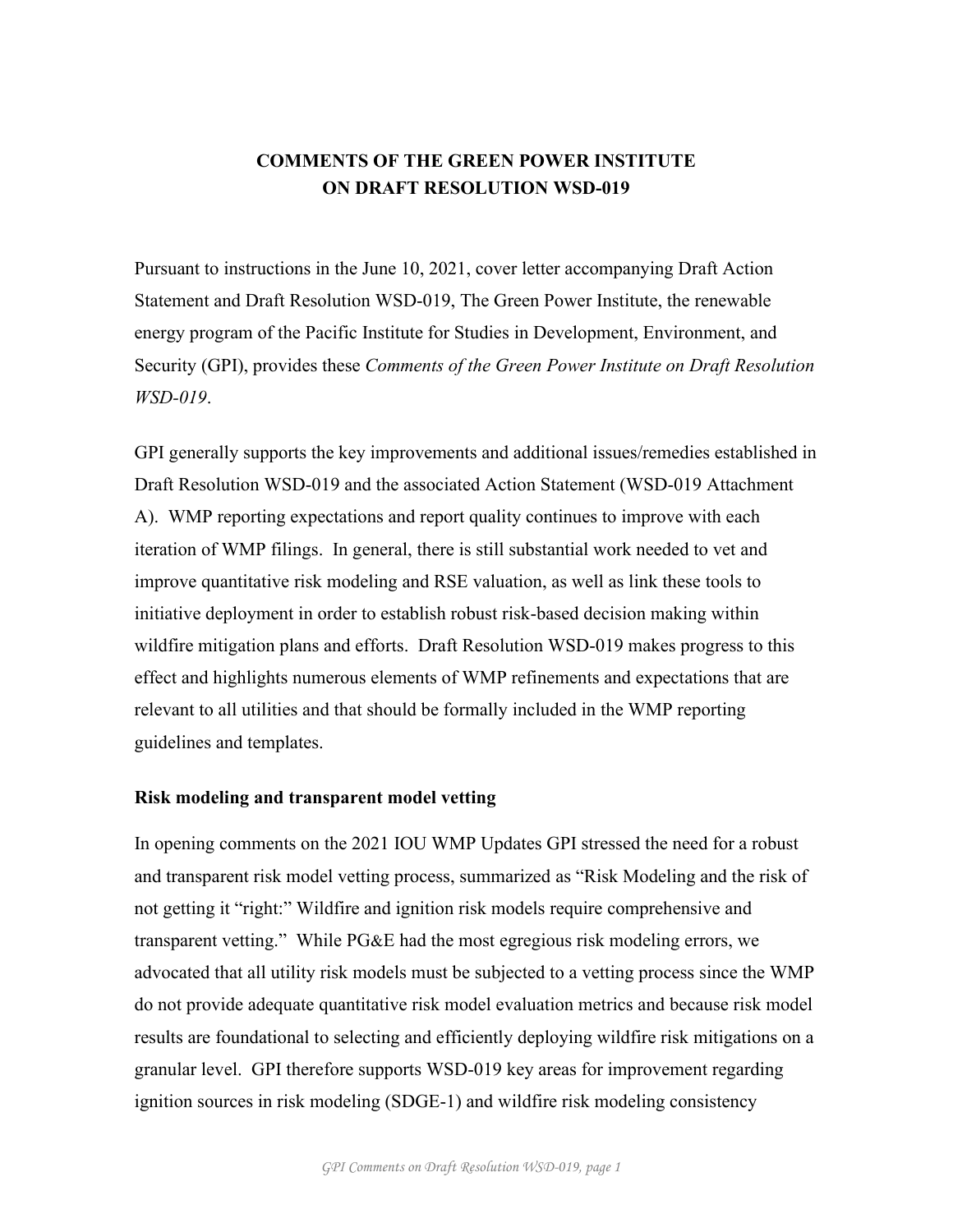(SDGE-2), as well as peripherally related improvements to transparent decision making (SDGE-9) and HFTD prioritization for CC and undergrounding (SDGE-10). However, these key improvements do not go far enough towards requiring comprehensive and transparent model vetting that is required prior to moving towards a more standardized risk model.

Developing a standardized risk model will take time, and will require substantial comparative efforts between existing models, utility (especially IOU) systems, and their available data. Time is at a premium in the WMP process such that targeted and efficient mitigation deployment must continue during the years over which standardized models are being developed and refined. To this end it will be necessary to establish the ability for each individual utility model to guide wildfire mitigation deployment through comprehensive and transparent model vetting analyses and reports. The results of model vetting reports are also required to understand the limitations and benefits of each individual model in order to determine which, if any, risk model methodology is preferred for granular wildfire risk prediction for each risk driver, and whether it can be appropriately applied to all IOUs, and possibly SMJUs. GPI therefore recommends that WSD-019 include an additional key improvement that requires all utilities to prepare a transparent and comprehensive model vetting analysis and report similar to that prepared by E3 for PG&E's risk model. This key improvement can be included as a remedy nested under SDGE-2, and can constitute a product of the mandated working group. GPI is concerned that simply requiring "increased transparency" via a working group is insufficient. It is warranted and reasonable to include this expectation for the working group at the outset, since model vetting is foundational to model selection, and in order to give each utility a head-start in preparing model vetting metrics and reports.

GPI also respectfully requests that the WSD-019 record regarding stakeholder input on page 18 be updated to include GPI's contribution and 2021 WMP update opening comment recommendation that all Utility risk models should be subject to verification: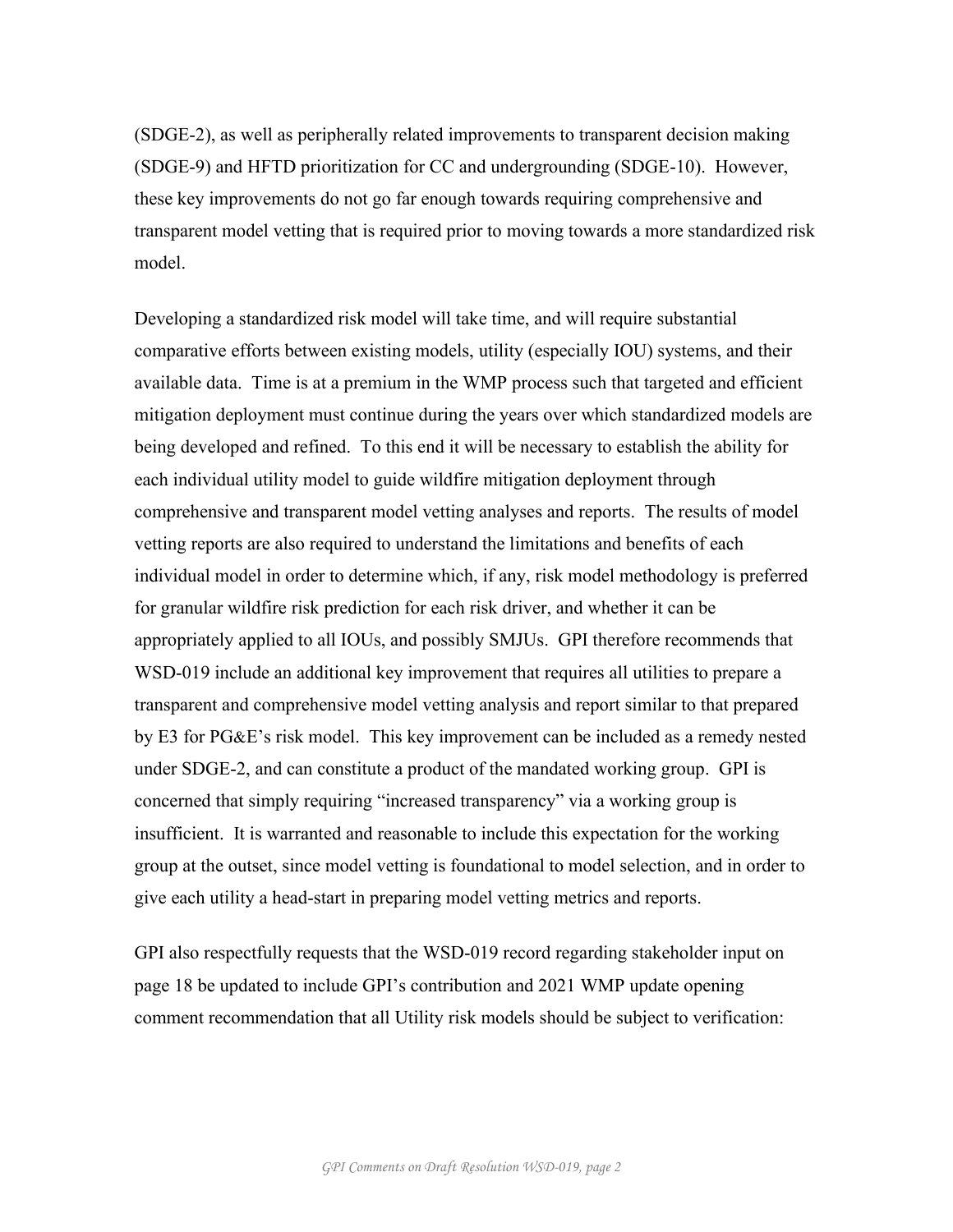There should also be a coordinated approach to the utilities' risk modeling efforts, supported by a WSD-led technical working group (Cal Advocates). The risk models should be subject to verification (MGRA, GPI).

#### **Inspection program accounting for all Utilities**

WSD-019 finds issue with SDG&E's failure to include all inspection programs, including drone inspection efforts, in "Inspections-other" in the non-spatial data filings. The proposed remedy states:

REMEDY: In future non-spatial data filings, SDG&E must provide a comprehensive accounting of the number of inspections performed in the HFTD across all inspection programs, and the number of findings by type from each inspection. Each inspection program which is performed in the HFTD must be represented as a line item, with associated findings (WSD-019, p. 49).

GPI supports this recommendation as it will improve transparency and support peer-review evaluation of inspection method efficacy and efficiency both as an inspection method and across utilities. This will also support SMJU consideration of these technologies for expanding or refining their inspection programs. All utilities should be held to these same reporting requirements to allow consistent WMP transparency and utility crosscomparison. We therefore recommend formally updating the non-spatial inspection data table to include all inspection types (e.g. drone, LiDAR) as sub-categories of inspection, "Other" and/or add this reporting requirement to the language in the WMP guidelines template for inspections.

#### **Extend genus species naming and formatting to all Utility WMP filing requirements**

GPI supports extending SDGE-5 regarding "incomplete identification of vegetation species and record keeping" to all utilities. SDGE-5 Remedy 1 suggests that scientific naming requirements will be updated and required in the WSD GIS Reporting standard. Based on our review none of the filing utilities provided genus and species for "at-risk" trees in their 2021 WMP updates. GPI therefore supports extending all remedies associated with SDGE-5 to all utilities required to file WMPs. This can be achieved by updating the WMP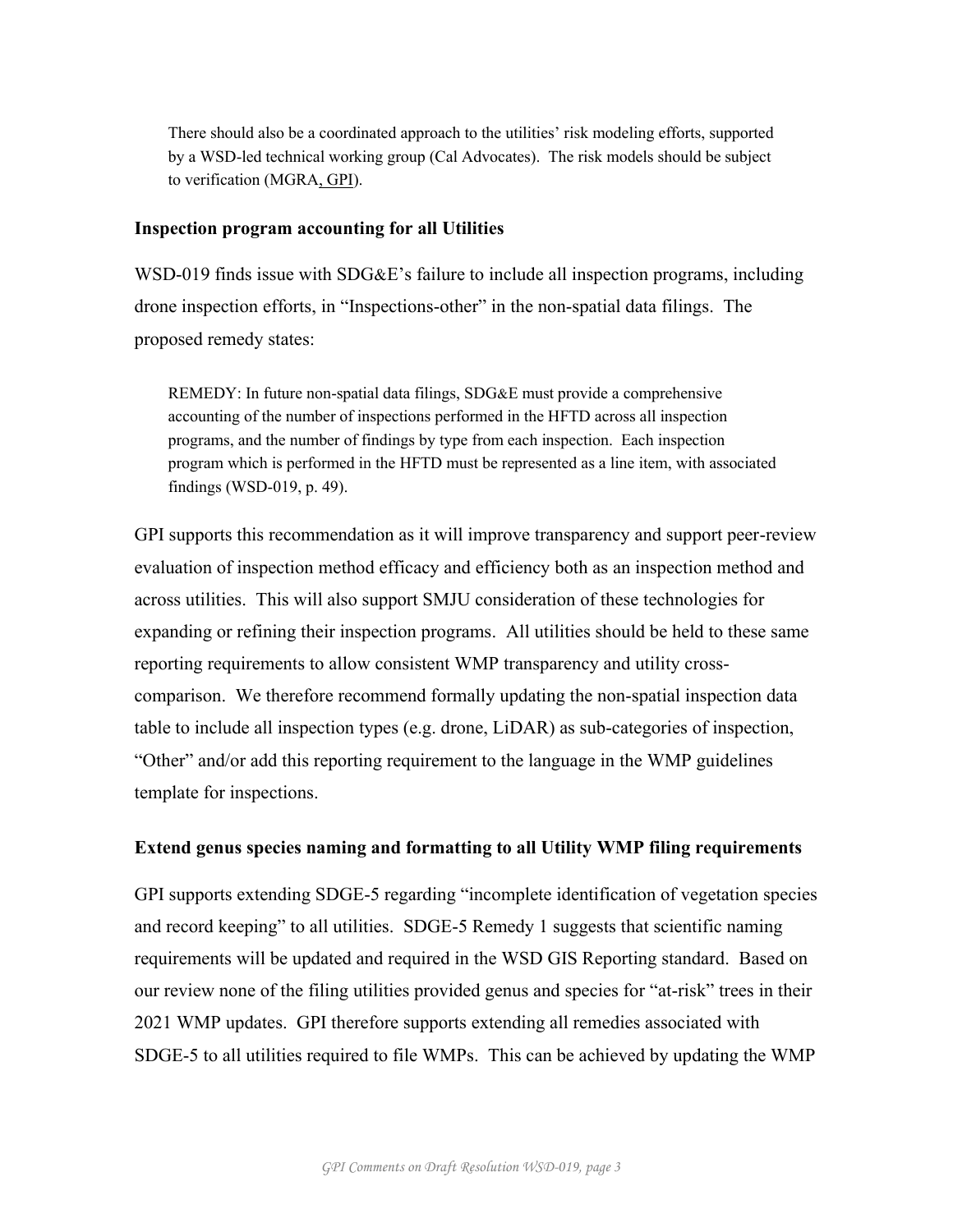guideline reporting requirements and formalizing additional non-spatial data tables as needed, versus updating all draft Action Statements.

## **Plots provided in the WSD Action Statement are valuable resources**

GPI appreciated the inclusion of multiple comparative plots in the WSD Action Statements. As the WMP filing cycle matures we support ongoing use of summary figures and tables including additional figures comparing per HFTD circuit mile metrics (e.g. utility risk events). The data provided in the non-spatial data tables has proven extremely helpful in both comparing utility progress and evaluating individual utility WMPs. We therefore support ongoing refinement and expansion of this quantitative WMP reporting component, such as via the expansion of inspection-type reporting rows to include drone, LiDAR, and IR inspection findings.

# **Extend RSE verification effort reporting expectations to all Utilities**

GPI agrees with the WSD-019 vetting and transparency issue regarding Resource Allocation Methodology, stating:

ISSUE: For Capability 41c of the 2021 Maturity Survey, SDG&E selected "RSE estimates are verified by historical or experimental pilot data and confirmed by independent experts or other utilities in CA" starting in 2023. However, SDG&E does not provide details in its 2021 WMP Update regarding the independent experts or collaborations with other utilities to verify the calculated RSE estimations.

• REMEDY: SDG&E must provide details regarding its collaborative efforts supporting RSE verification.

In our opening comments on the IOU 2021 WMP Updates GPI noted broad issues with vague descriptions of third-party assessments and a general lack of external assessment summaries of quantitative WMP modeling elements. While we provided examples from PG&E's 2021 WMP Update we noted that all the IOUs exhibited similar issues particularly when it came to quantitative elements of their WMP Updates. GPI therefore strongly supports the issue suggesting additional transparency into third party reviews of SDG&E's RSE method and values. Since this is a broad issue for all IOUs and utilities in